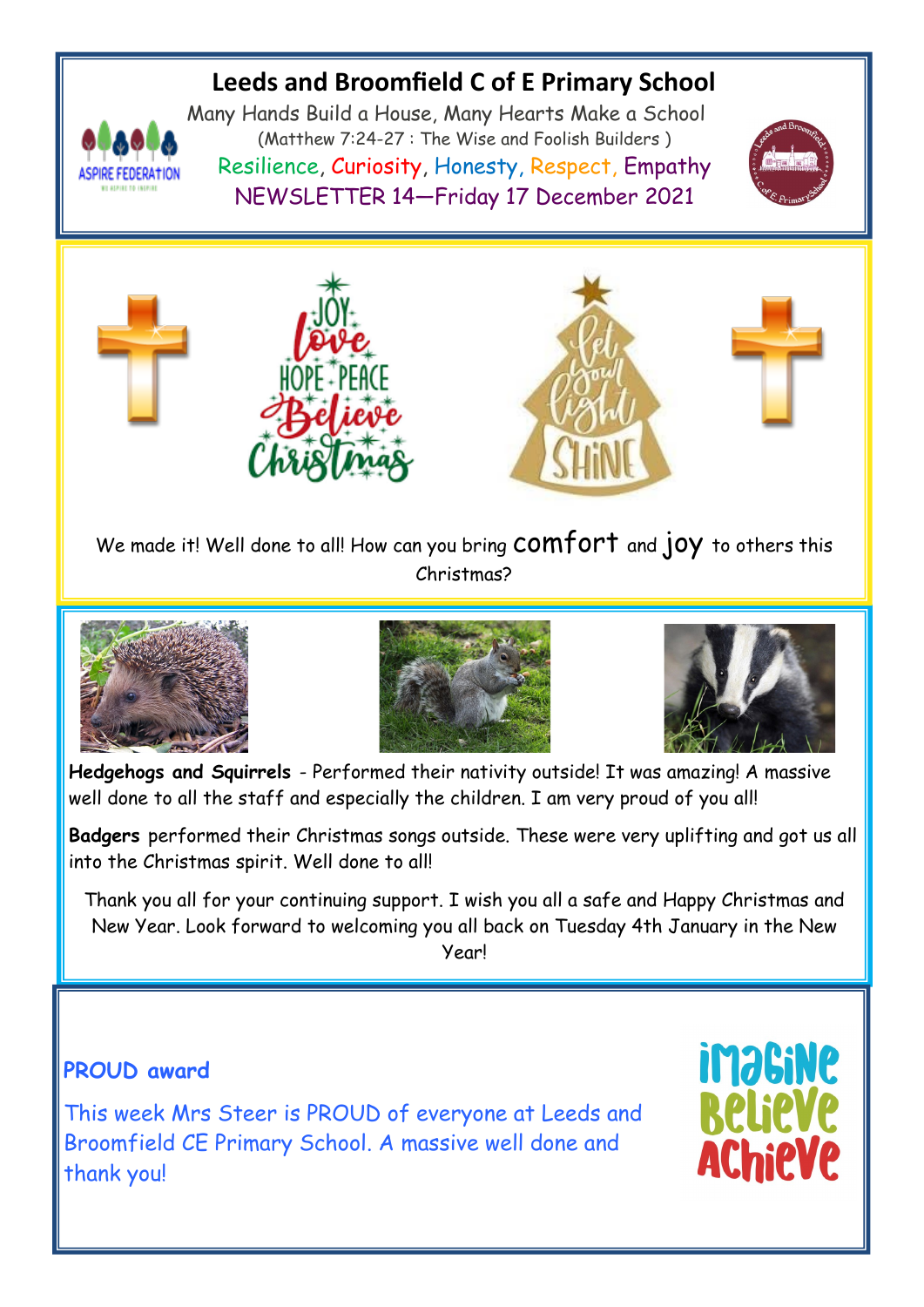

'Leaders are passionate about nurturing pupils to be the best they can be.'

We are working hard to become an accredited nurture school. Please see below the six nurture principles and how they are woven through our school Christian Vision.



### Vision

At Leeds & Broomfield we build strong foundations for all; to learn, flourish and fill their hearts with God's love. Everyone is important, valued and needed to make L&B grow. We give a quality all round nurturing education which develops the whole child; If the rain came we would not fall.

> "As many hands build a house, so many hearts make a school." (Matthew Ch 7 24-27)

Respect Resilience Empathy Curiosity Honesty Nurture - 'It is about learning - breaking down barriers'.

### **Nurture Principles**

 Children's learning is understood developmentally. 'Strong foundations for all, flourish'.

- The classroom offers a safe base. 'Everyone important, valued, 'God's love'
- The importance of **nurture** for the development of wellbeing. 'Nurturing education'
- Language is a vital means of communication. 'Develop whole child'
- All behaviour is communication. 'Develop whole child'
- The importance of transition in children's lives. 'Whole child not fall down'



A reminder that the gate is open in the morning between 8:30 - 8:45am and at the end of the day between 3 - 3:15pm. Please try and drop your child and pick your child up between these times. Thank you.